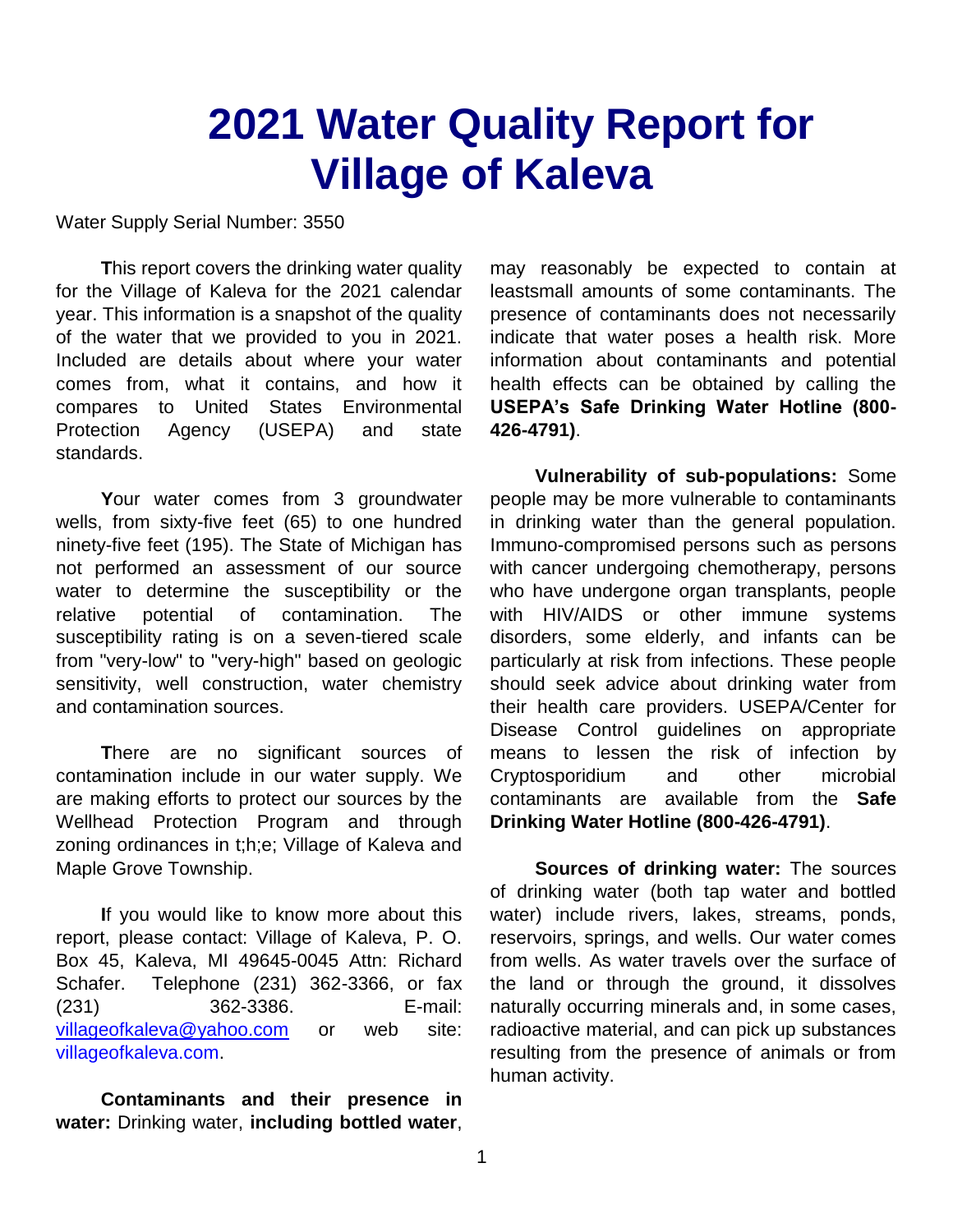**Contaminants that may be present in source water include: source water include:**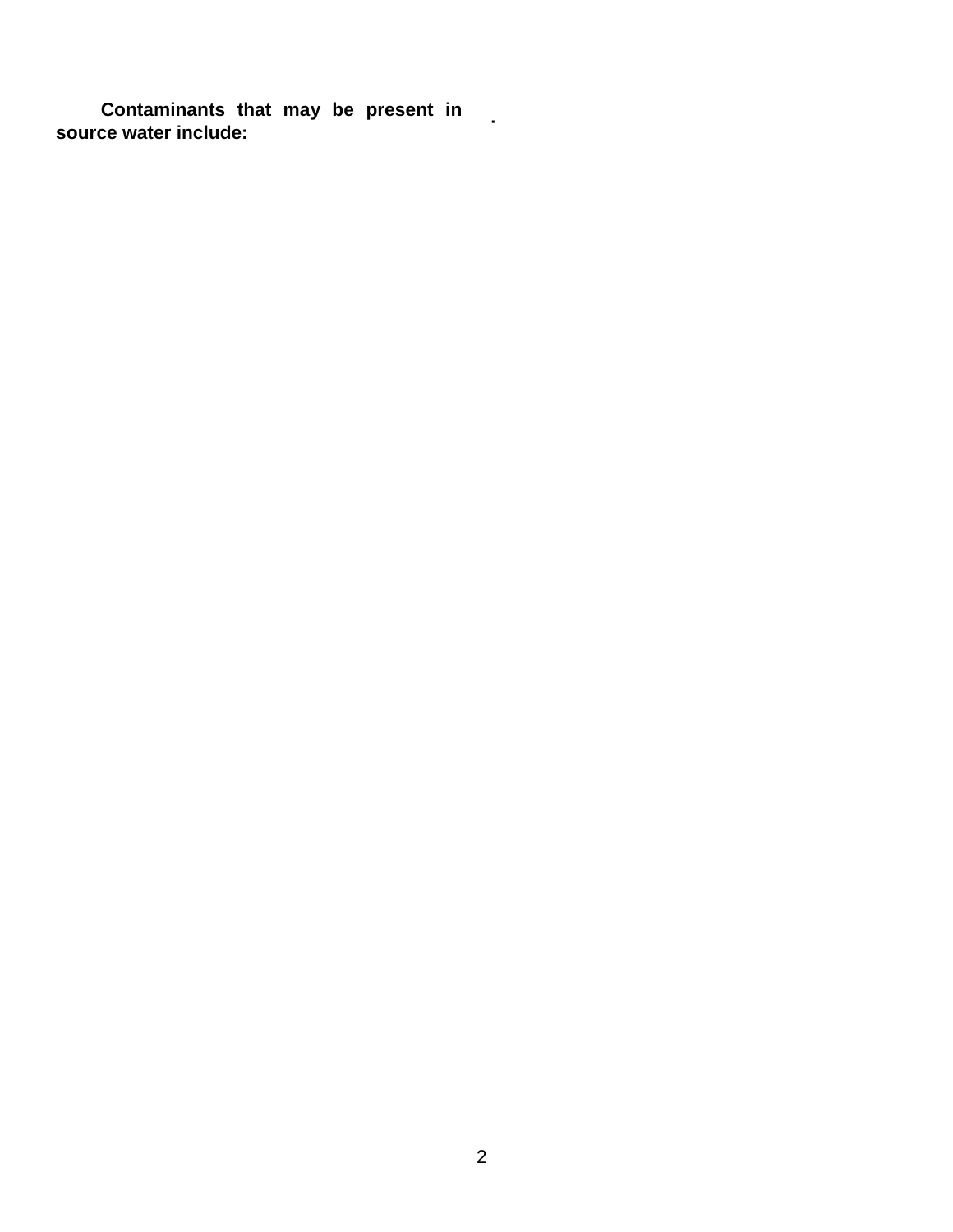**· Microbial contaminants***,* such as viruses and bacteria, which may come from sewage treatment plants, septic systems, agricultural livestock operations, and wildlife.

·  **Inorganic contaminants***,* such as salts and metals, which can be naturally occurring or result from urban stormwater runoff, industrial or domestic wastewater discharges, oil and gas production, mining, or farming.

 **Pesticides and herbicides***,* which may come from a variety of sources such as agriculture and residential uses.

 **Radioactive contaminants***,* which can be naturally occurring or be the result of oil and gas production and mining activities.

 **Organic chemical contaminants***,* including synthetic and volatile organic chemicals, whichare by-products of industrial processes and petroleum production, and can also

### **Water Quality Data**

·

·

·

*·*

come from gas stations, urban stormwater runoff, and septic systems.



To ensure that tap water is safe to drink,

the USEPA prescribes regulations that limit the levels of certain contaminants in water provided by public water systems. Federal Food and Drug Administration regulations establish limits for contaminants in bottled water which provide the same protection for public health.

**T**he table below lists all the drinking water contaminants that we detected during the 2021 calendar year. The presence of these contaminants in the water does not necessarily indicate that the water poses a health risk. Unless otherwise noted, the data presented in this table is from testing done January 1 through December 31, 2021. The State allows us to monitor for certain contaminants less than once per year because the concentrations of these contaminants are not expected to vary significantly from year to year. All the data is representative of the water quality, but some are more than one year old.

·

### **Terms and abbreviations used below:**

Maximum Contaminant Level Goal (MCLG): The level of a contaminant in drinking water below which there is no known or expected risk to health. MCLGs allow for a margin of safety.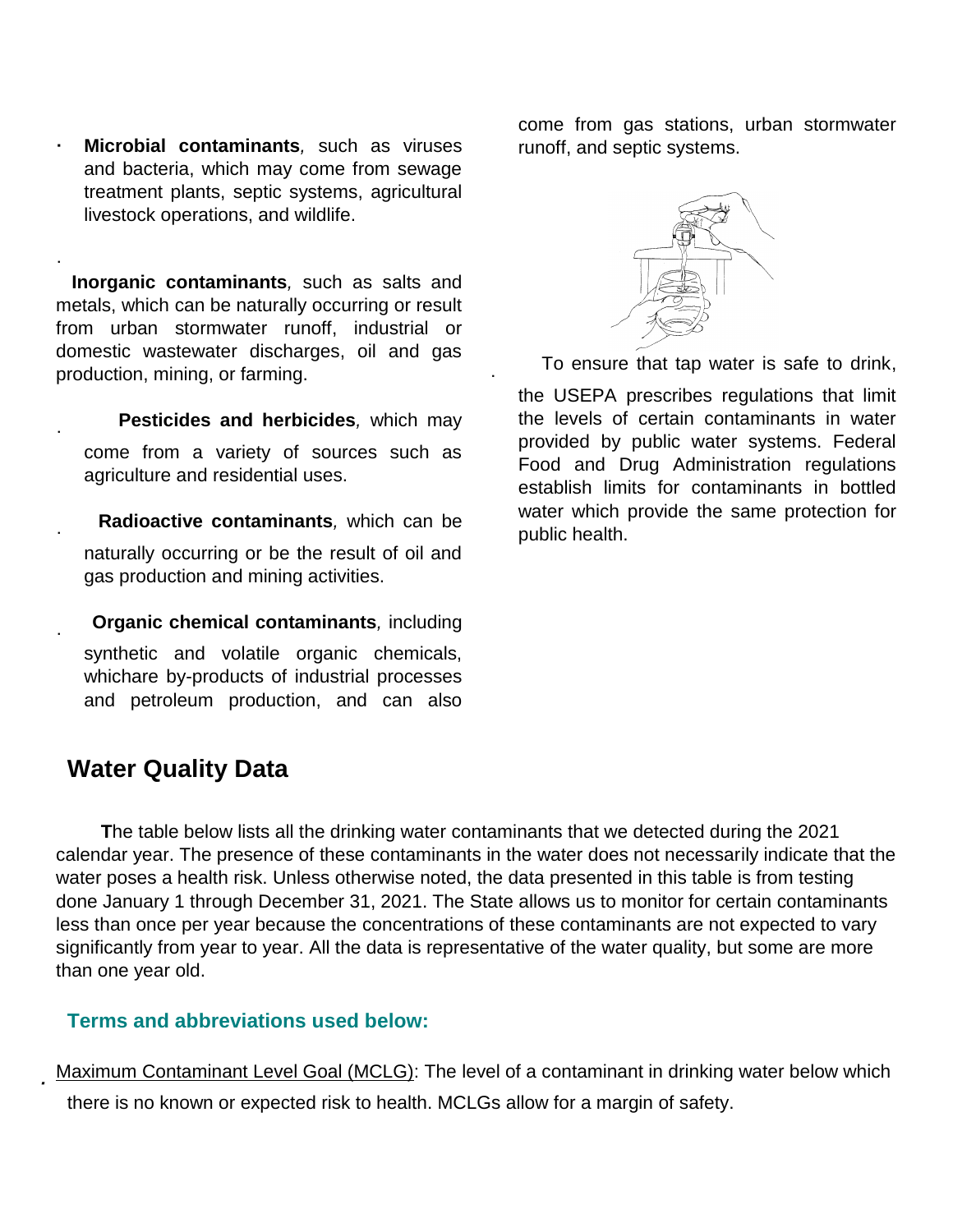Maximum Contaminant Level (MCL): The highest level of a contaminant that is allowed in drinking

water. MCLs are set as close to the MCLGs as feasible using the best available treatment technology.

- Maximum Residual Disinfectant Level (MRDL): The highest level of a disinfectant allowed in drinking water. There is convincing evidence that addition of a disinfectant is necessary for control of microbial contaminants.
- Maximum Residual Disinfectant Level Goal (MRDLG): The level of a drinking water disinfectant below which there is no known or expected risk to health. MRDLGs do not reflect the benefits of the use of disinfectants to control microbial contaminants.
- · Treatment Technique (TT): A required process intended to reduce the level of a contaminant in
	- drinking water. N/A: Not applicable

·

·

·

- · ND: not detectable at testing limit
- · · ppm: parts per million or milligrams per liter
- ppb: parts per billion or micrograms per liter
- · · ppt: parts per trillion or nanograms per liter
- · pCi/l: picocuries per liter (a measure of radioactivity)
- · Action Level (AL): The concentration of a contaminant which, if exceeded, triggers treatment or other requirements that a water system must follow.

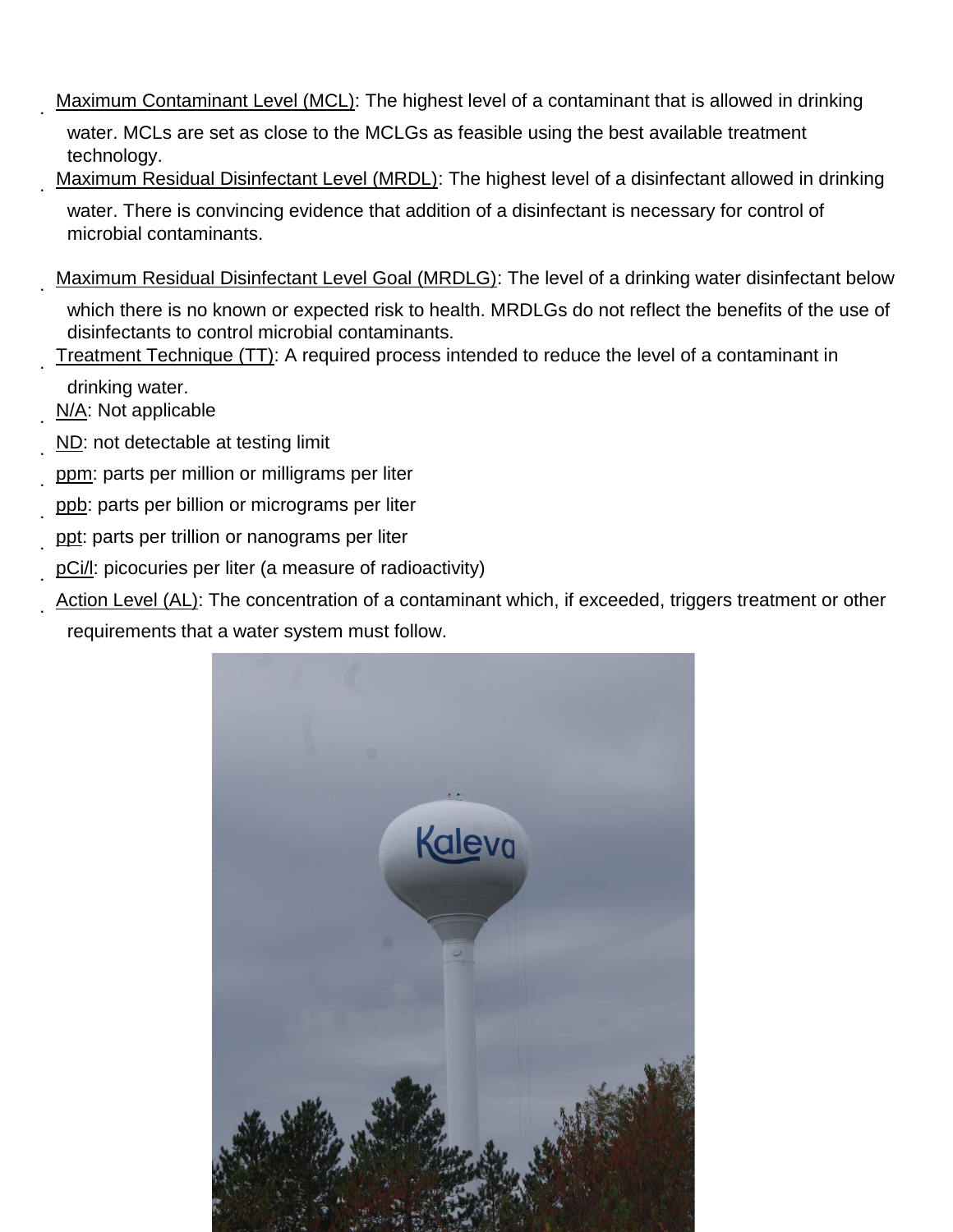#### *1Monitoring Data for Regulated Contaminants*

| <b>Regulated Contaminant</b>                                     | MCL, TT,<br>or MRDL              | MCLG or<br><b>MRDLG</b> | Level<br>Detected | Range | Year<br>Sampled | Violation<br>Yes/No | <b>Typical Source of Contaminant</b>                                                                                            |
|------------------------------------------------------------------|----------------------------------|-------------------------|-------------------|-------|-----------------|---------------------|---------------------------------------------------------------------------------------------------------------------------------|
| Arsenic (ppb)                                                    | 10                               | 0                       | < 0.001           |       | 2018            | No                  | Erosion of natural deposits; Runoff from<br>orchards; Runoff from glass and electronics<br>production wastes                    |
| Barium (ppm)                                                     | $\overline{c}$                   | $\overline{2}$          | 0.043             |       | 2018            | <b>No</b>           | Discharge of drilling wastes; Discharge of<br>metal refineries; Erosion of natural deposits                                     |
| Nitrate (ppm)                                                    | 10                               | 10                      | 1                 |       | 2021            | <b>No</b>           | Runoff from fertilizer use; Leaching from<br>septic tanks, sewage; Erosion of natural<br>deposits                               |
| Fluoride (ppm)                                                   | 4                                | 4                       | 0.3               |       | 2021            | No                  | Erosion of natural deposits; Water additive<br>which promotes strong teeth; Discharge from<br>fertilizer and aluminum factories |
| Sodium <sup>1</sup> (ppm)                                        | N/A                              | N/A                     | 40                |       | 2021            | <b>No</b>           | Erosion of natural deposits                                                                                                     |
| <b>TTHM Total Trihalomethanes</b><br>(ppb)                       | 80                               | N/A                     | 4.0               |       | 2021            | No                  | Byproduct of drinking water disinfection                                                                                        |
| HAA5 Haloacetic Acids (ppb)                                      | 60                               | N/A                     | 2.0               |       | 2021            | <b>No</b>           | Byproduct of drinking water disinfection                                                                                        |
| Chlorine <sup>2</sup> (ppm)                                      | 4                                | 4                       |                   |       |                 |                     | Water additive used to control microbes                                                                                         |
| Alpha emitters (pCi/L)                                           | 15                               | 0                       | 0.9               |       | 2013            | <b>No</b>           | Erosion of natural deposits                                                                                                     |
| Combined radium (pCi/L)                                          | 5                                | 0                       | 0.4               |       | 2013            | <b>No</b>           | Erosion of natural deposits                                                                                                     |
| Total Coliform (total number or<br>% of positive samples/month)  | <b>TT</b>                        | N/A                     | N/A               | N/A   | 2021            | <b>No</b>           | Naturally present in the environment                                                                                            |
| E. coli in the distribution<br>system (positive samples)         | See E. coli<br>note <sup>3</sup> | 0                       | $\mathbf 0$       | N/A   | 2021            | No                  | Human and animal fecal waste                                                                                                    |
| Fecal Indicator $- E$ . coli at the<br>source (positive samples) | <b>TT</b>                        | N/A                     | $\overline{0}$    | N/A   | 2021            | <b>No</b>           | Human and animal fecal waste                                                                                                    |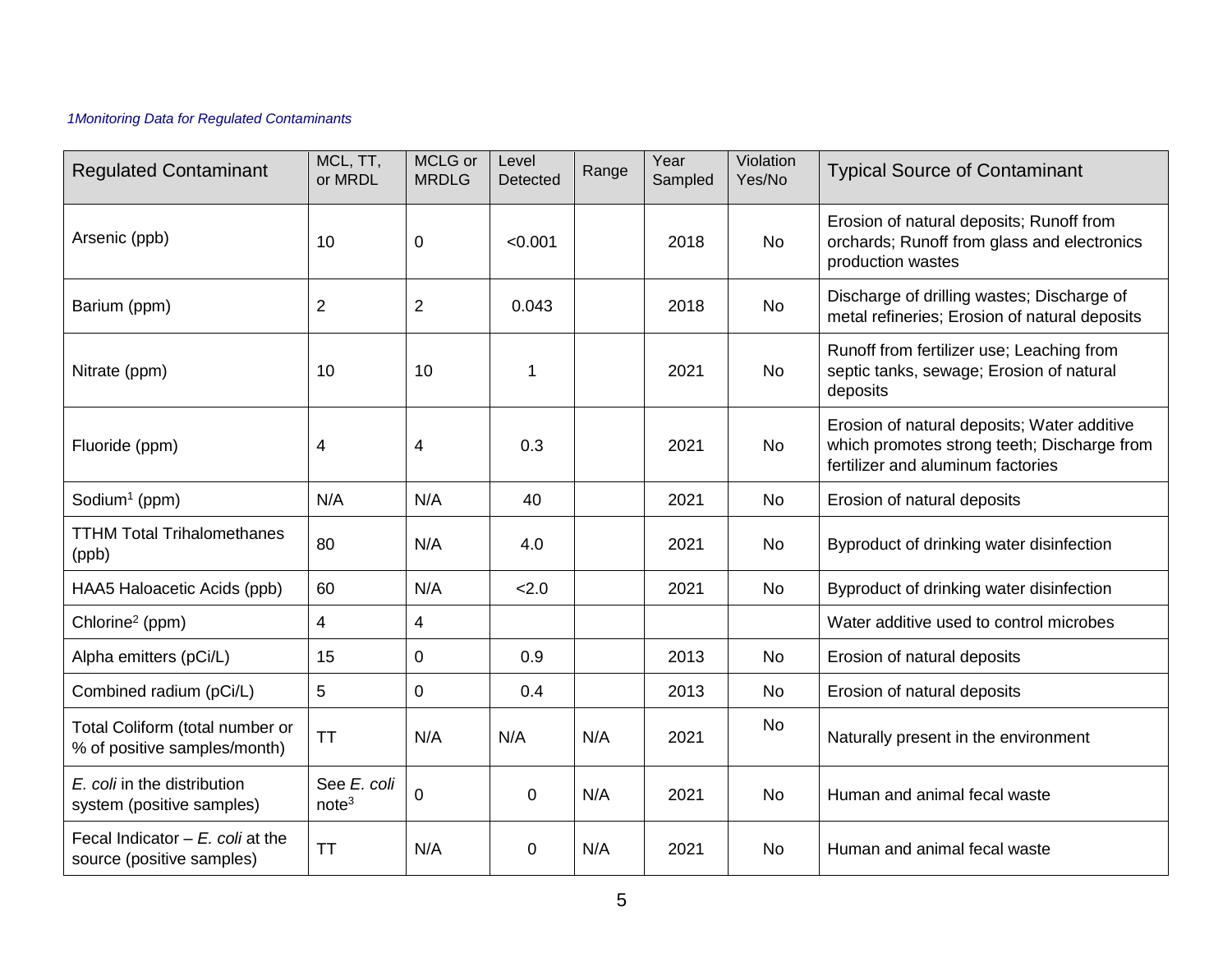| $\sim$ changed polynoor cally not out of the control $\sim$ |                     |                         |                            |                               |                 |                                  |                                                                                                                   |  |
|-------------------------------------------------------------|---------------------|-------------------------|----------------------------|-------------------------------|-----------------|----------------------------------|-------------------------------------------------------------------------------------------------------------------|--|
| <b>Regulated Contaminant</b>                                | MCL, TT,<br>or MRDL | MCLG or<br><b>MRDLG</b> | Level<br>Detected          | Range                         | Year<br>Sampled | Violation<br>Yes/No              | <b>Typical Source of Contaminant</b>                                                                              |  |
| Hexafluoropropylene oxide<br>dimer acid (HFPO-DA) (ppt)     | 370                 | N/A                     | N/D                        |                               | 2021            | No                               | Discharge and waste from industrial facilities<br>utilizing the Gen X chemical process                            |  |
| Perfluorobutane sulfonic acid<br>(PFBS) (ppt)               | 420                 | N/A                     | 4.8                        | $N/D-$<br>4.8                 | 2021            | <b>No</b>                        | Discharge and waste from industrial<br>facilities; Stain-resistant treatments                                     |  |
| Perfluorohexane sulfonic acid<br>(PFHxS) (ppt)              | 51                  | N/A                     | N/D                        |                               | 2021            | <b>No</b>                        | Firefighting foam; Discharge and waste<br>from industrial facilities                                              |  |
| Perfluorohexanoic acid (PFHxA)<br>(ppt)                     | 400,000             | N/A                     | N/D                        |                               | 2021            | No                               | Firefighting foam; Discharge and waste<br>from industrial facilities                                              |  |
| Perfluorononanoic acid (PFNA)<br>(ppt)                      | 6                   | N/A                     | N/D                        |                               | 2021            | <b>No</b>                        | Discharge and waste from industrial<br>facilities; Breakdown of precursor compounds                               |  |
| Perfluorooctane sulfonic acid<br>(PFOS) (ppt)               | 16                  | N/A                     | 3.5                        | $N/D-$<br>3.5                 | 2021            | No                               | Firefighting foam; Discharge from<br>electroplating facilities; Discharge and waste<br>from industrial facilities |  |
| Perfluorooctanoic acid (PFOA)<br>(ppt)                      | 8                   | N/A                     | N/D                        |                               | 2021            | No                               | Discharge and waste from industrial<br>facilities; Stain-resistant treatments                                     |  |
| Inorganic Contaminant<br>Subject to ALs                     | <b>AL</b>           | <b>MCLG</b>             | Your<br>Water <sup>4</sup> | Range<br>of<br><b>Results</b> | Year<br>Sampled | Number of<br>Samples<br>Above AL | <b>Typical Source of Contaminant</b>                                                                              |  |

Per- and polyfluoroalkyl substances (PFAS)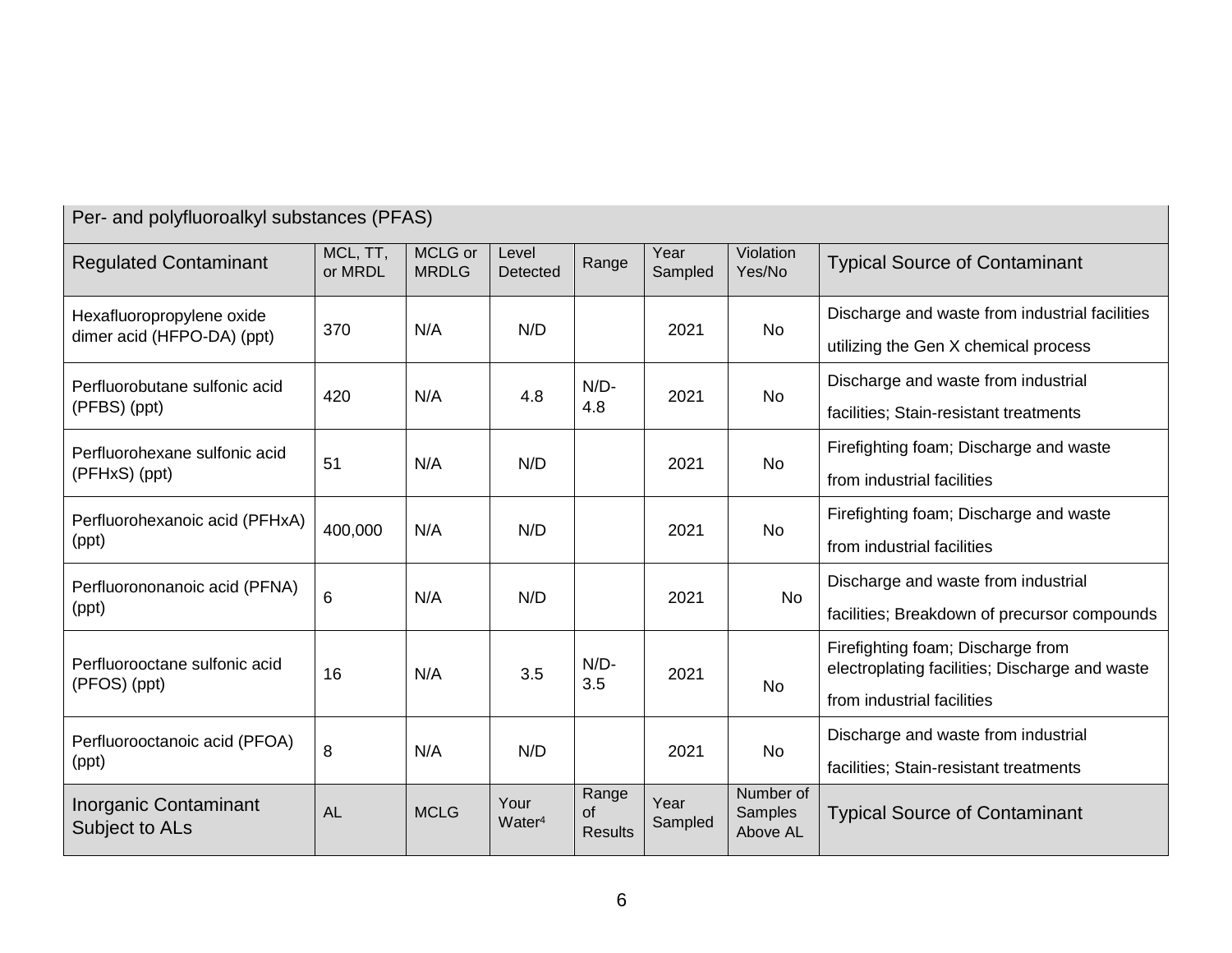| Lead (ppb)   | 15  |     |     | $0 - 0$     | 2021 | None | Lead service lines, corrosion of household<br>plumbing including fittings and fixtures;<br>Erosion of natural deposits |
|--------------|-----|-----|-----|-------------|------|------|------------------------------------------------------------------------------------------------------------------------|
| Copper (ppm) | 1.3 | 1.3 | 0.3 | U -<br>0.52 | 2021 | None | Corrosion of household plumbing systems;<br>Erosion of natural deposits                                                |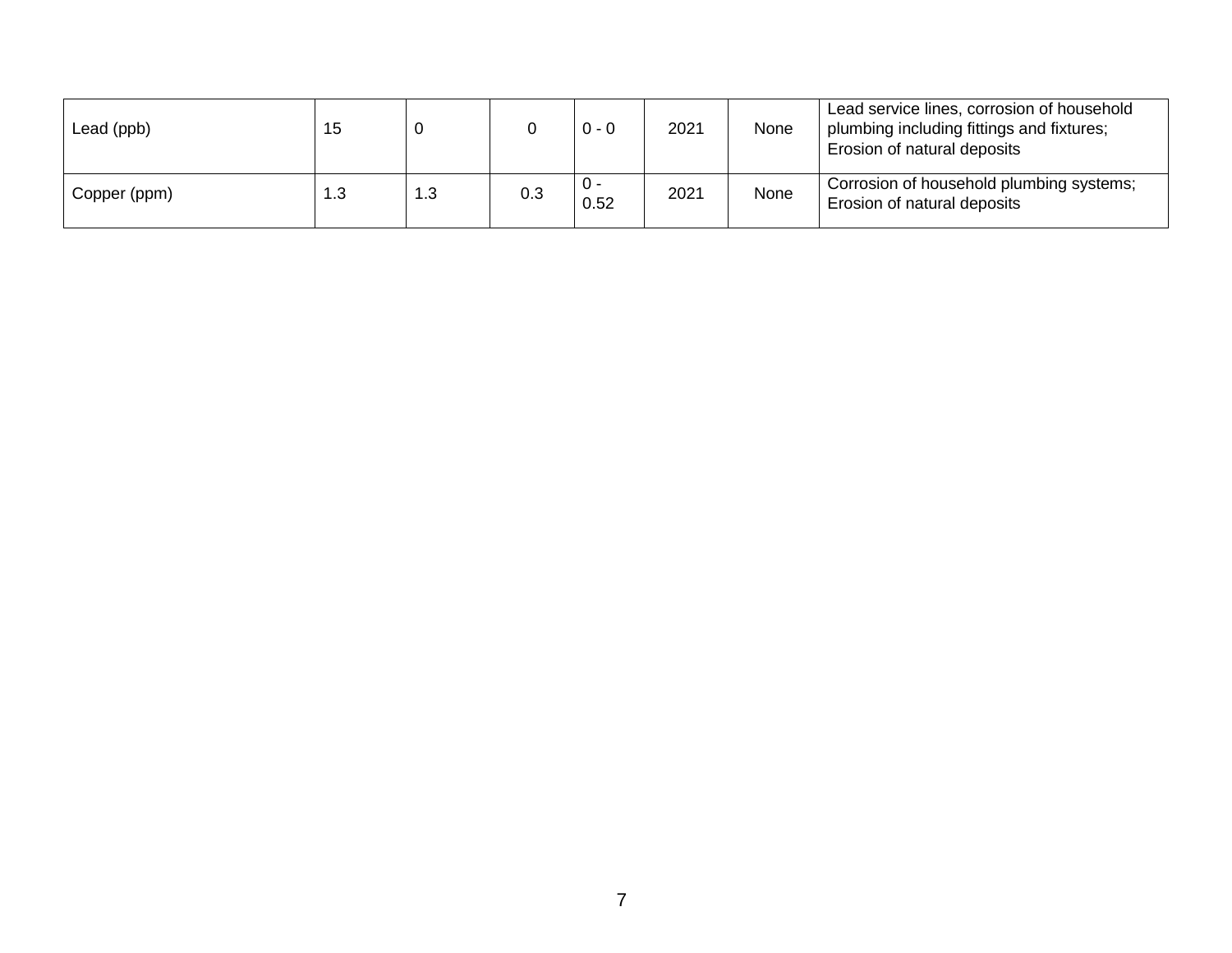**Information about lead:** If present, elevated levels of lead can cause serious health problems, especially for pregnant women and young children. Lead in drinking water is primarily from materials and components associated with service lines and home plumbing. The Village of Kaleva is responsible for providing high quality drinking water but cannot control the variety of materials used in plumbing components. When your water has been sitting for several hours, you can minimize the potential for lead exposure by flushing your tap for 30 seconds to 2 minutes before using water for drinking or cooking. If you have a lead service line, it is recommended that you run your water for at least 5 minutes to flush water from both your home plumbing and the lead service line. If you are concerned about lead in your water, you may wish to have your water tested. Information on lead in drinking water, testing methods, and steps you can take to minimize exposure is available from the USEPA's Safe Drinking Water Hotline or at http://www.epa.gov/safewater/lead.

**O**ur water supply has six (6) lead service lines and one hundred eighty-five (185) service lines of unknown material out of a total of three hundred fifty (350) service lines.

**M**onitoring and Reporting to the Michigan Department of Environment, Great Lakes, and Energy (EGLE) Requirements: The State of Michigan and the USEPA require us to test our water on a regular basis to ensure its safety. We met all the monitoring and reporting requirements for 2021.

**W**e will update this report annually and will keep you informed of any problems that may occur throughout the year as they happen. Copies are available at Village of Kaleva office, new location is 9208 Kauko St., Manistee county public library Kaleva branch, District 10 Health Department, Manistee. This report will not be sent to you.

**W**e invite public participation in decisions that affect drinking water quality. The Village of Kaleva Council meets the third (3rd) Monday of each month at 6:00pm. For more information about your water or the contents of this report, contact Rick Schafer Water Dept. Superintendent, at **(231) 362 3366.** For more information about safe drinking water, visit the USEPA at http://www.epa.gov/safewater.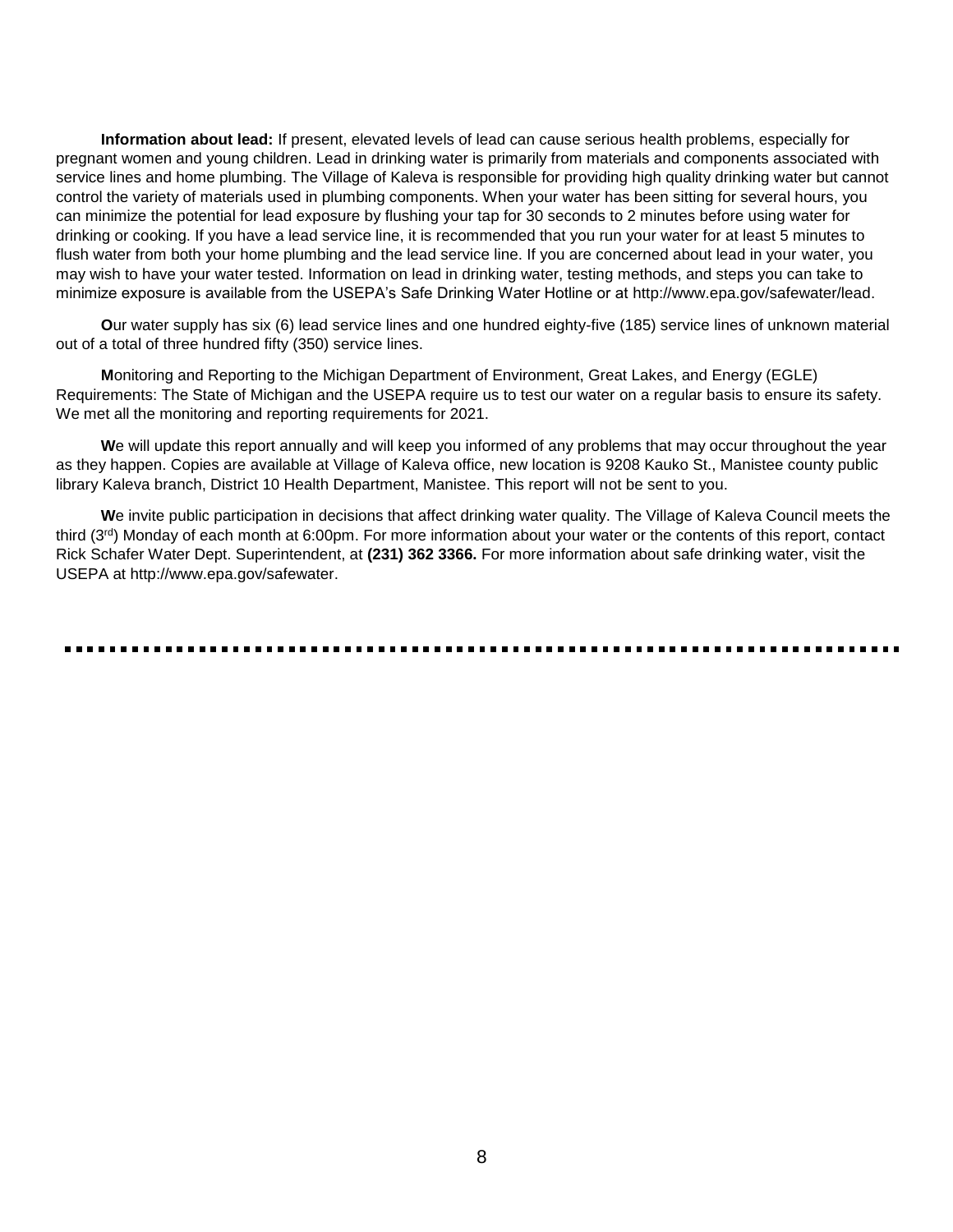# **Instructions to Water Supplier**

*\*\*Note: The CCR should contain the most recent data in the last five years.*

### *1.* **Under "Level Detected" and "Range":**

- *(A)In the "Level Detected" column:*
	- *i. enter the highest test result from the lab UNLESS a contaminant's compliance is determined based on a running annual average. Then, list the highest running annual average or locational running annual average.*

*ii.Enter the test result from the lab report for sodium even if it was not detected.*

- *(B) In the "Range" column, enter the lowest to highest individual sample results such as "12-48" (if you sample more than once during the year OR from multiple locations).*
- *2.* **Under "Year Sampled," enter the year sampled (if earlier than the year covered by the report).**
- **3. Under "Violation Yes / No," enter "Yes" to indicate a violation of MCLs, MRDLs, or Treatment Techniques. You DO NOT need to put "Yes" in the table for monitoring or reporting violations. You must still describe all violations below the table, which should include a description of the violation, the mandatory health effects language (from Table 1 of R 325.10405), and actions taken to address the violation.**

### **(A)If monitoring requirements were not met, explain the violation below the table such as:**

During the monitoring period from \_\_\_\_\_ to \_\_\_\_, we did not take the required number

of routine samples for [enter contaminant name]. This violation did not pose a threat to the quality of the drinking water. [FURTHER EXPLAIN WHAT HAPPENED, ACTIONS TAKEN TO REMEDY THE SITUATION, POTENTIAL HEALTH EFFECTS, AND STEPS TAKEN TO PREVENT ANOTHER VIOLATION.]

4. If arsenic was detected above 5 ppb but at or below 10 ppb include the following:

While your drinking water meets the USEPA standard for arsenic, it does contain low levels of

arsenic. The USEPA standard balances the current understanding of arsenic's possible health effects against the costs of removing arsenic from drinking water. The USEPA continues to research the health effects of low levels of arsenic, which is a mineral known to cause cancer in humans at high concentrations and is linked to other health effects such as skin damage and circulatory problems.

5. If nitrate was detected above 5 ppm but below 10 ppm include the following:

Nitrate in drinking water at levels above 10 ppm is a health risk for infants of less than six months

of age. High nitrate levels in drinking water can cause blue baby syndrome. Nitrate levels may rise quickly for short periods of time because of rainfall or agricultural activity. If you are caring for an infant, you should ask for advice from your health care provider.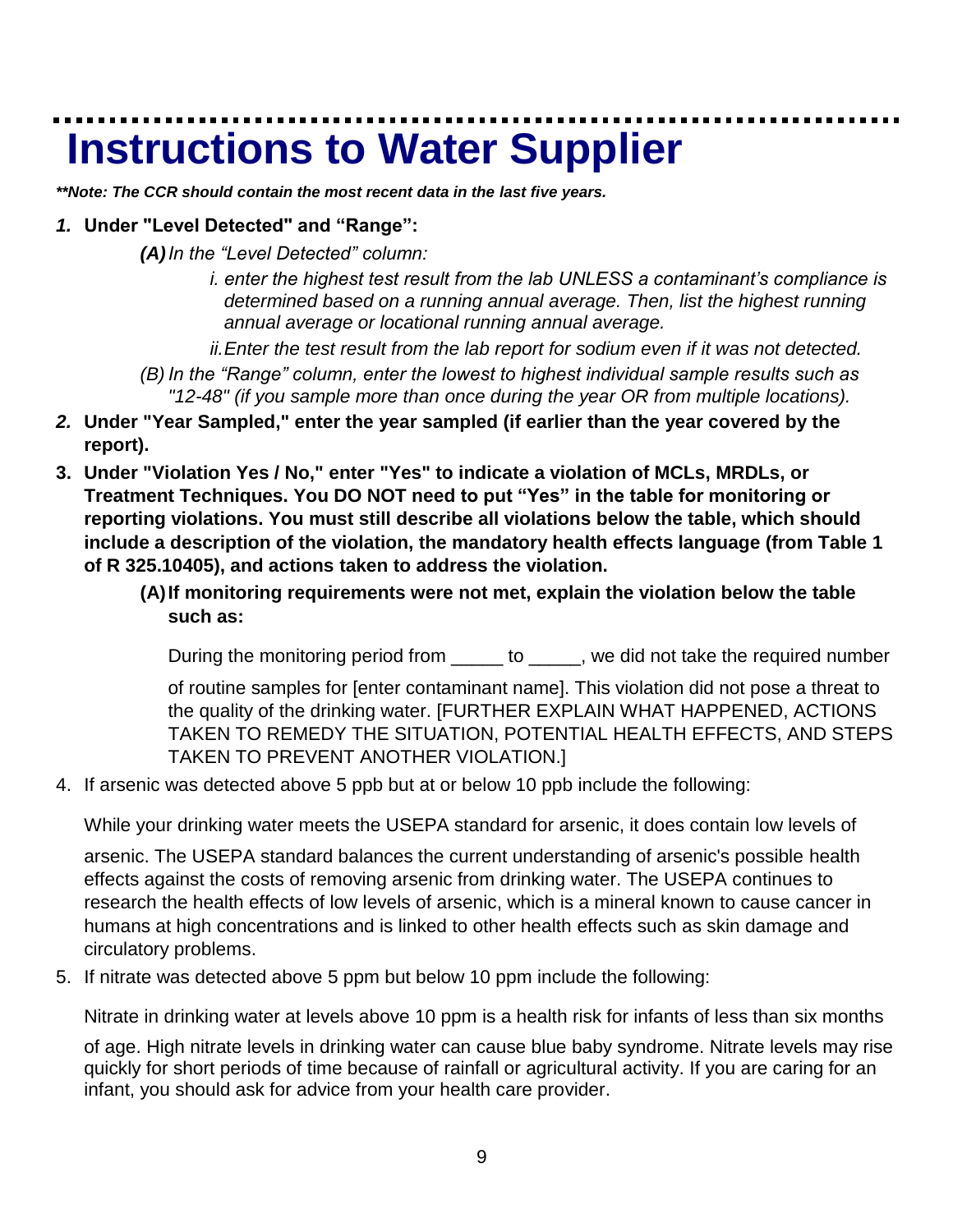- 6. For supplies with lead service lines (or service lines of unknown material), include the number of lead service lines, the number of service lines of unknown material, and the total number of service lines in the supply.
- 7. Although it is not required to list the number of total coliform-positive samples, the number of E. coli-positive samples from the distribution system or raw wells must be included in the table.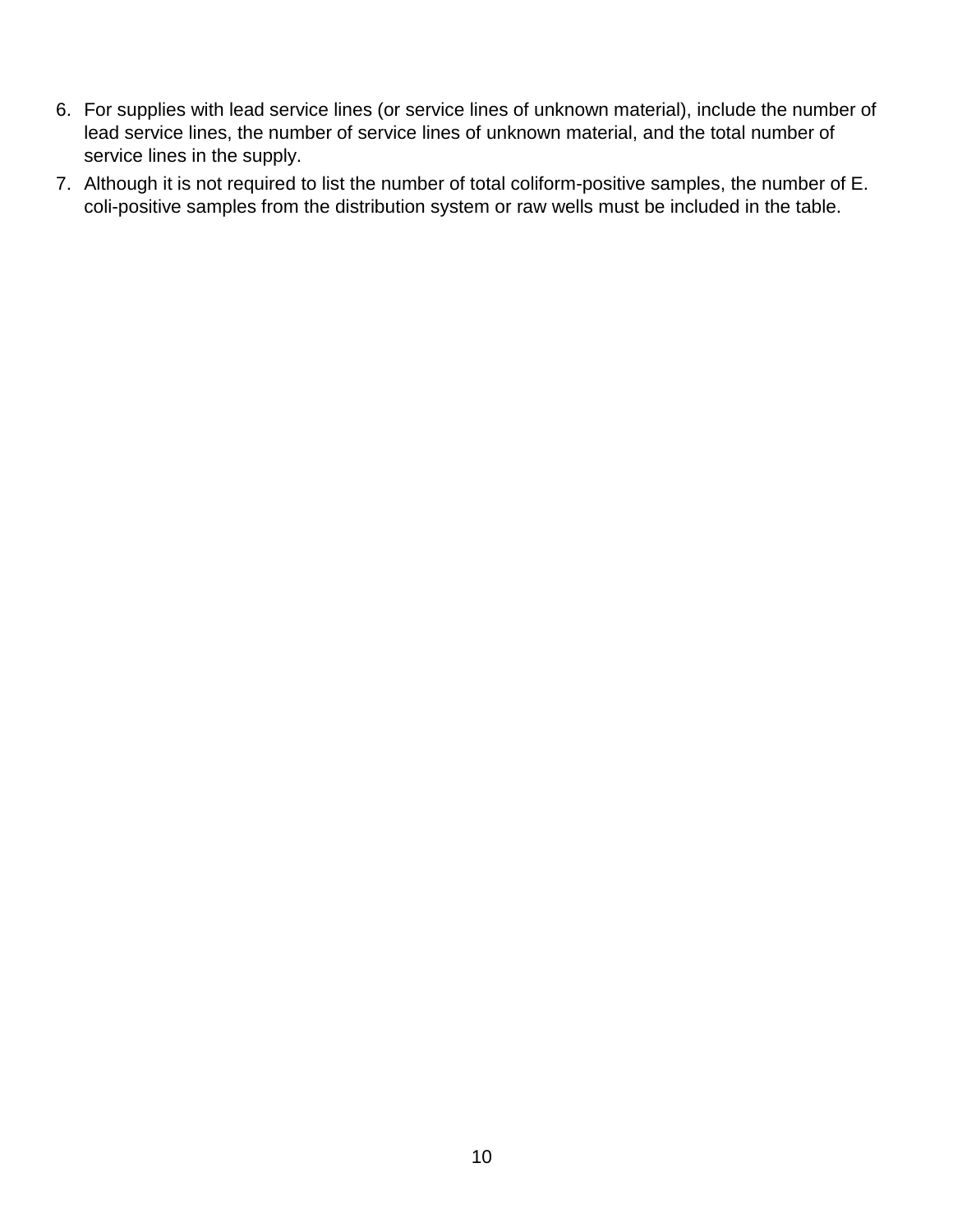- 8. If a Level 1 Assessment or a Level 2 Assessment was required, include the following, as appropriate:
	- (A) During the past year, we were required to conduct [INSERT NUMBER OF LEVEL 1 ASSESSMENTS] Level 1 Assessment(s). [INSERT NUMBER OF LEVEL 1 ASSESSMENTS] Level 1 Assessment(s) were completed. In addition, we were required to take [INSERT NUMBER OF CORRECTIVE ACTIONS] corrective actions, and we completed [INSERT NUMBER OF CORRECTIVE ACTIONS] of these actions.
	- (B) During the past year [INSERT NUMBER OF LEVEL 2 ASSESSMENTS] Level 2 Assessments were required to be completed for our water supply. [INSERT NUMBER OF LEVEL 2 ASSESSMENTS] Level 2 Assessments were completed. In addition, we were required to take [INSERT NUMBER OF CORRECTIVE ACTIONS] corrective actions, and we completed [INSERT NUMBER OF CORRECTIVE ACTIONS] of these actions.

### **9.** *If a Level 1 Assessment or a Level 2 Assessment was required but not completed, or the identified sanitary defects were not corrected, include the following, as appropriate:*

During the past year we failed to conduct all the required assessment(s).

During the past year we failed to correct all identified defects that were found during the assessment.

10. If a Level 1 Assessment or a Level 2 Assessment was required that was not due to an E. coli MCL violation, include the following:

Coliforms are bacteria that are naturally present in the environment and are used as an indicator

that other, potentially harmful, waterborne pathogens may be present or that a potential pathway exists through which contamination may enter the drinking water distribution system. We found coliforms, indicating the need to look for potential problems in water treatment or distribution. When this occurs, we are required to conduct assessment(s) to identify problems and to correct the problems that were found during these assessments.

11.If a Level 2 Assessment was required due to a E. coli MCL violation, include the following:

E. coli are bacteria whose presence indicates that the water may be contaminated with human or

animal wastes. Human pathogens in these wastes can cause short-term effects such as diarrhea, cramps, nausea, headaches, or other symptoms. They may pose a greater health risk for infants, young children, the elderly, and people with severely compromised immune systems. We found *E. coli* bacteria, indicating the need to look for potential problems in water treatment or distribution. When this occurs, we are required to conduct assessment(s) to identify problems and to correct the problems that were found during these assessments.

We were required to complete a Level 2 Assessment because we found *E. coli* in our water system. In addition, we were required to take [INSERT NUMBER OF CORRECTIVE ACTIONS]